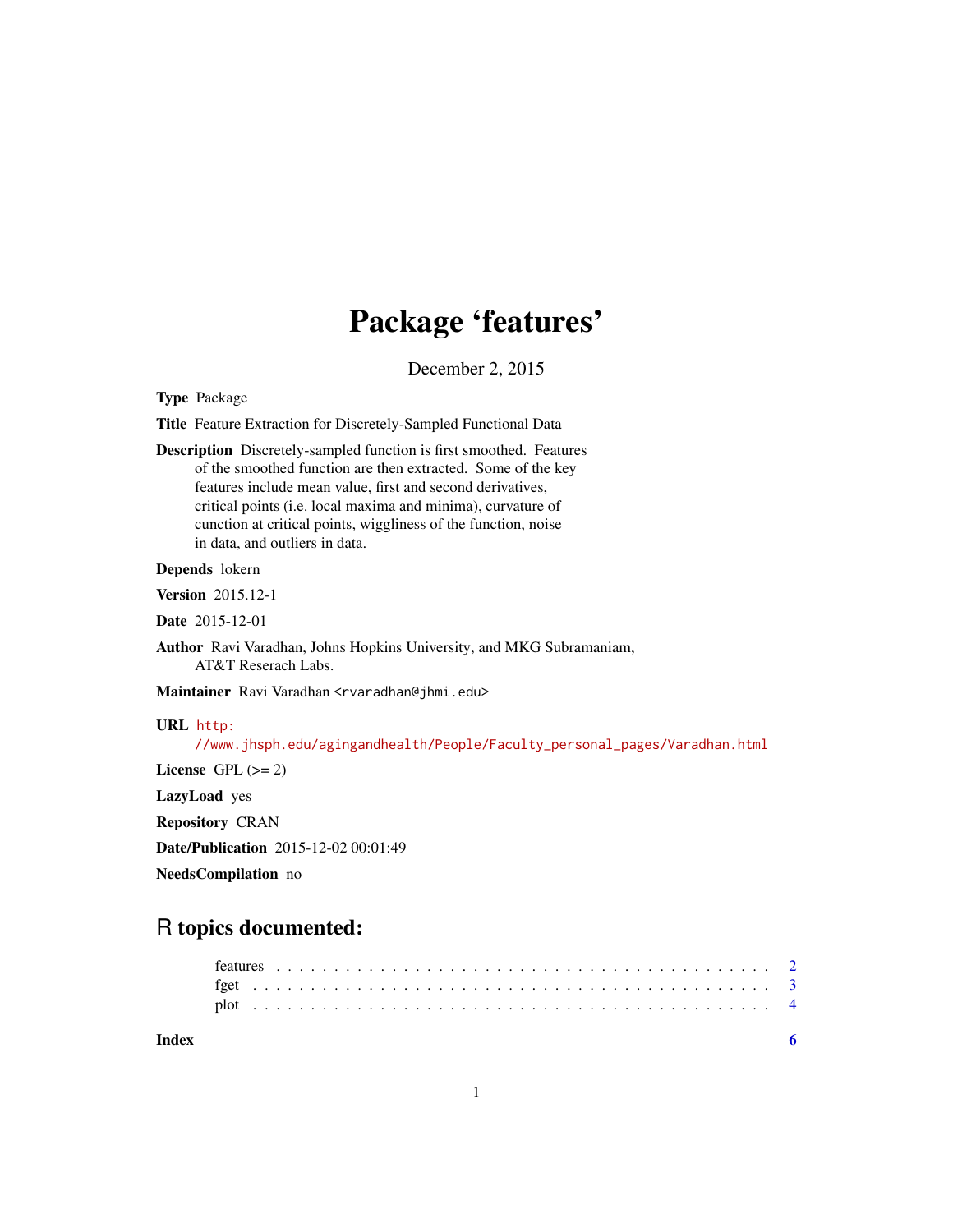<span id="page-1-1"></span><span id="page-1-0"></span>

#### Description

Discretely-sampled function is first smoothed. Features of the smoothed function are then extracted. Some of the key features include mean value, first and second derivatives, critical points (i.e. local maxima and minima), curvature of function at critical points, wiggliness of the function, noise in data, and outliers in data.

#### Usage

features(x, y, smoother=c("glkerns", "smooth.spline"), fits.return=TRUE,  $control = list(), ...)$ 

#### Arguments

| $\mathsf{x}$ | a vector of independent variable (e.g. time) at which the function is sampled.                                                                                                                   |
|--------------|--------------------------------------------------------------------------------------------------------------------------------------------------------------------------------------------------|
| У            | a vector of response values to be smoothed                                                                                                                                                       |
| smoother     | a character string specifying the name of the smoothing algorithm; currently<br>only 2 smoothers are implemented: smoothing spline and a kernel smoother<br>with a global plug-in bandwidth      |
| fits.return  | a logical variable specifying whether or not to return the smoothed function and<br>its first 2 derivatives. Default is TRUE. It must be TRUE for plotting the results.                          |
| control      | A list of control parameters. See *Details* for more information.                                                                                                                                |
|              | Additional arguments to be passed to the smoothers. An important optional<br>parameter is the bandwidth that controls the smoothness of the fit. See the help<br>for 'glkerns' for mode details. |

#### Details

Argument control is a list specifing any changes to default values of control parameters. Note that the names of these must be specified completely. Partial matching will not work.

Default values of control are: ctrl <- list(npts=100, c.outlier=3, decim.out=2)

npts: an integer. Number of points to use in estimating smoothed function and for computing features

c.outlier: a constant denoting number of standard deviations away from smooth fit for determining whether a point is an outlier. Default is 3.

decim.out: number of decimals to display in the features output.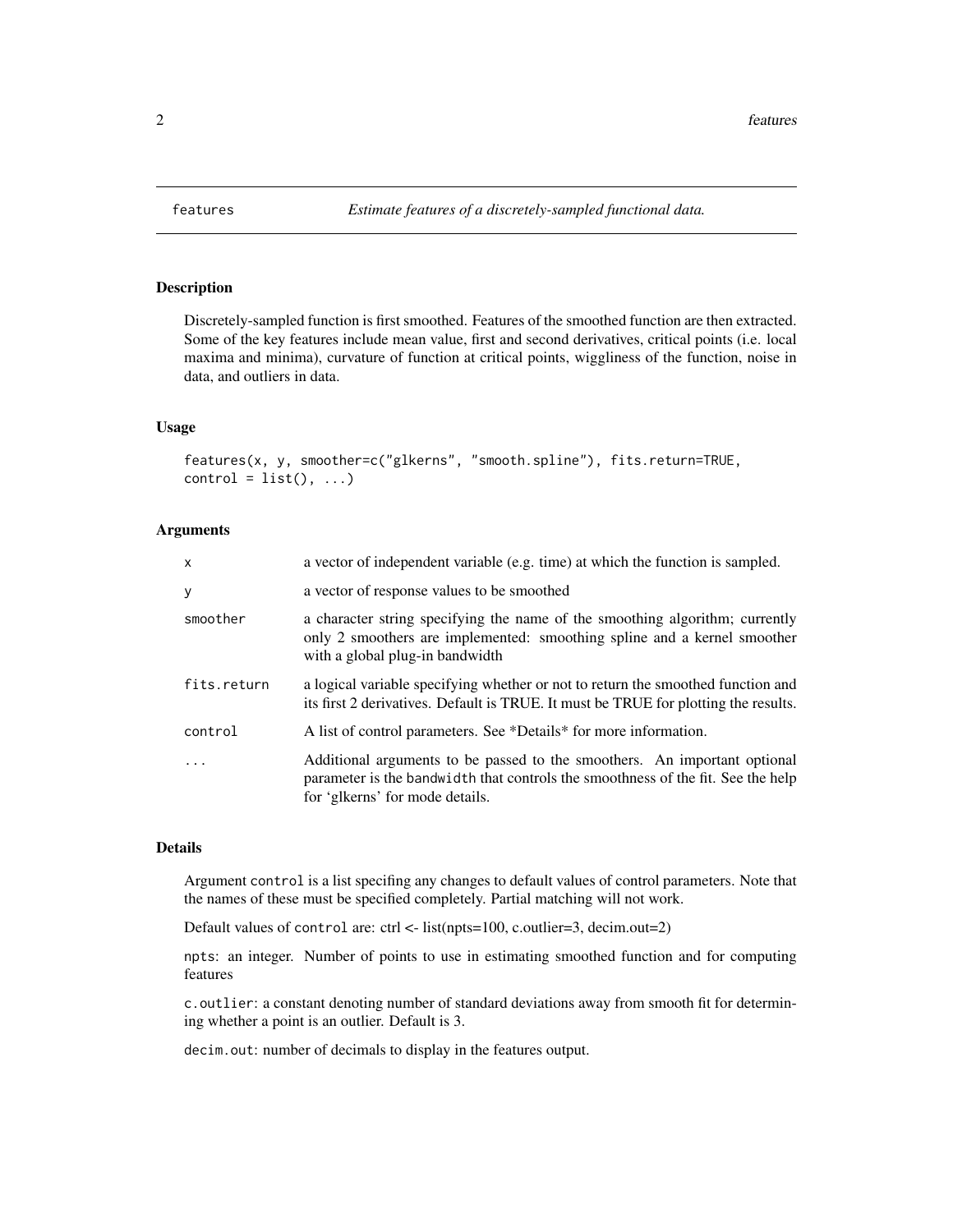<span id="page-2-0"></span>fget  $\sim$  3

#### Value

A list with a number of extracted features of the underlying smooth function:

| $\mathsf{f}$ | : a numeric vector containing 10 basic features of the function: mean, min, max,<br>std.dev, noise, signa-to-noise ratio, minimum and maximum of first derivative,<br>wiggliness, and number of critical points |
|--------------|-----------------------------------------------------------------------------------------------------------------------------------------------------------------------------------------------------------------|
| cpts         | : Locations of the critical points (e.g. points where the first derivative is zero)                                                                                                                             |
| curvature    | : Value of second derivative at the critical points                                                                                                                                                             |
| outliers     | : Locations of outlying data points                                                                                                                                                                             |
| fits         | an attribute of the object returned by features when fits.return=TRUE. A<br>list with 4 vectors: abscissae, smoothed function, first derivative, and second<br>derivative                                       |

#### See Also

[fget](#page-2-1), [plot.features](#page-3-1), [plot](#page-3-2), [glkerns](#page-0-0), [smooth.spline](#page-0-0)

#### Examples

```
# Estimating the smooth and the derivatives of a noisy and discretely sampled function.
n <- 200
x \leftarrow sort(runif(n))y \le - \exp(-0.2 \times \sin(2 \times \pi) + \text{norm}(n, \text{ sd=0.05})ans \leq features(x, y)
fget(ans)
```
<span id="page-2-1"></span>fget *Utility function to extract features from an object of* class "features"*.*

#### Description

This is a utility function that operates only on objects of class "features" that are returned by the function features(). Some of the key extracted features include mean value, first and second derivatives, critical points (i.e. local maxima and minima), curvature of function at critical points, wiggliness of the function, noise in data, and outliers in data.

#### Usage

fget(x)

#### Arguments

x An object of class "features"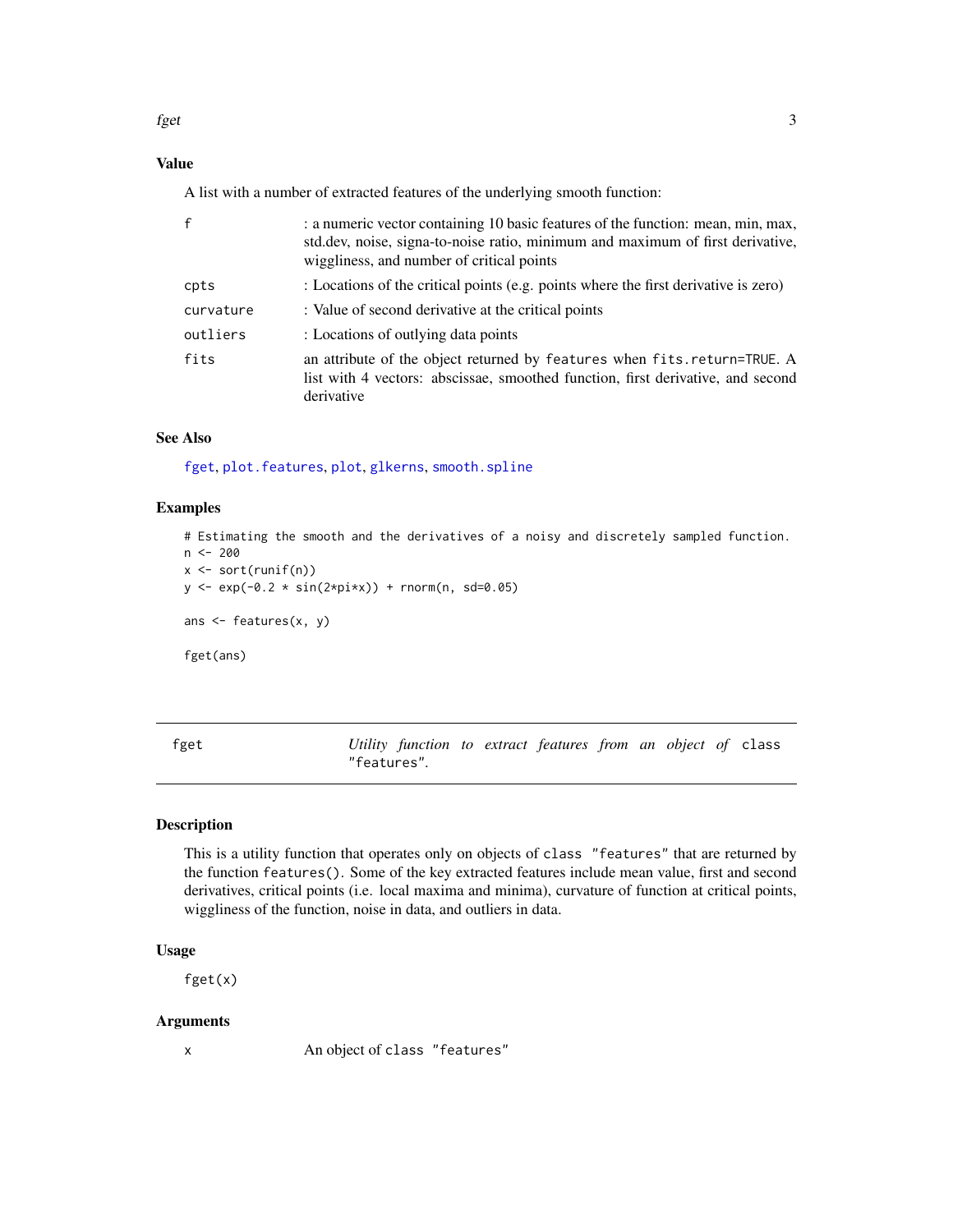#### <span id="page-3-0"></span>Value

A list with a number of extracted features of the underlying smooth function:

| f         | : a numeric vector containing 10 basic features of the function (in order): mean,<br>min, max, std.dev, noise, signal-to-noise ratio, minimum and maximum of first<br>derivative, wiggliness, and number of critical points |
|-----------|-----------------------------------------------------------------------------------------------------------------------------------------------------------------------------------------------------------------------------|
| cpts      | : Locations of the critical points (e.g. points where the first derivative is zero)                                                                                                                                         |
| curvature | : Value of second derivative at the critical points                                                                                                                                                                         |
| outliers  | : Locations of outlying data points                                                                                                                                                                                         |

#### See Also

[features](#page-1-1), [plot](#page-3-2). features, plot

#### Examples

```
# Estimating the smooth and the derivatives of a noisy and discretely sampled function.
n <- 200
x \leftarrow sort(runif(n))y \le - \exp(-0.2 \times \sin(2 \times \pi) + \text{norm}(n, \text{ sd=0.05})ans \leq features(x, y)
fget(ans)
```
<span id="page-3-2"></span>

plot *Plotting the smoothed fucntion and its derivatives.*

#### <span id="page-3-1"></span>Description

Plots of the smoothed function and its first 2 derivatives.

#### Usage

## S3 method for class 'features'  $plot(x, \ldots)$ 

#### Arguments

|   | an object of class (features) that is returned by the features () function. |
|---|-----------------------------------------------------------------------------|
| . | Additional arguments to be passed to the plot() function                    |

#### Value

A plot is shown in a 2 x 2 layout, where the top 2 frames are the same and they depict the raw data and the smoothed function. The bottom left panel shows the smoothed first derivative, and the bottom right panel depicts the smoothed second derivative.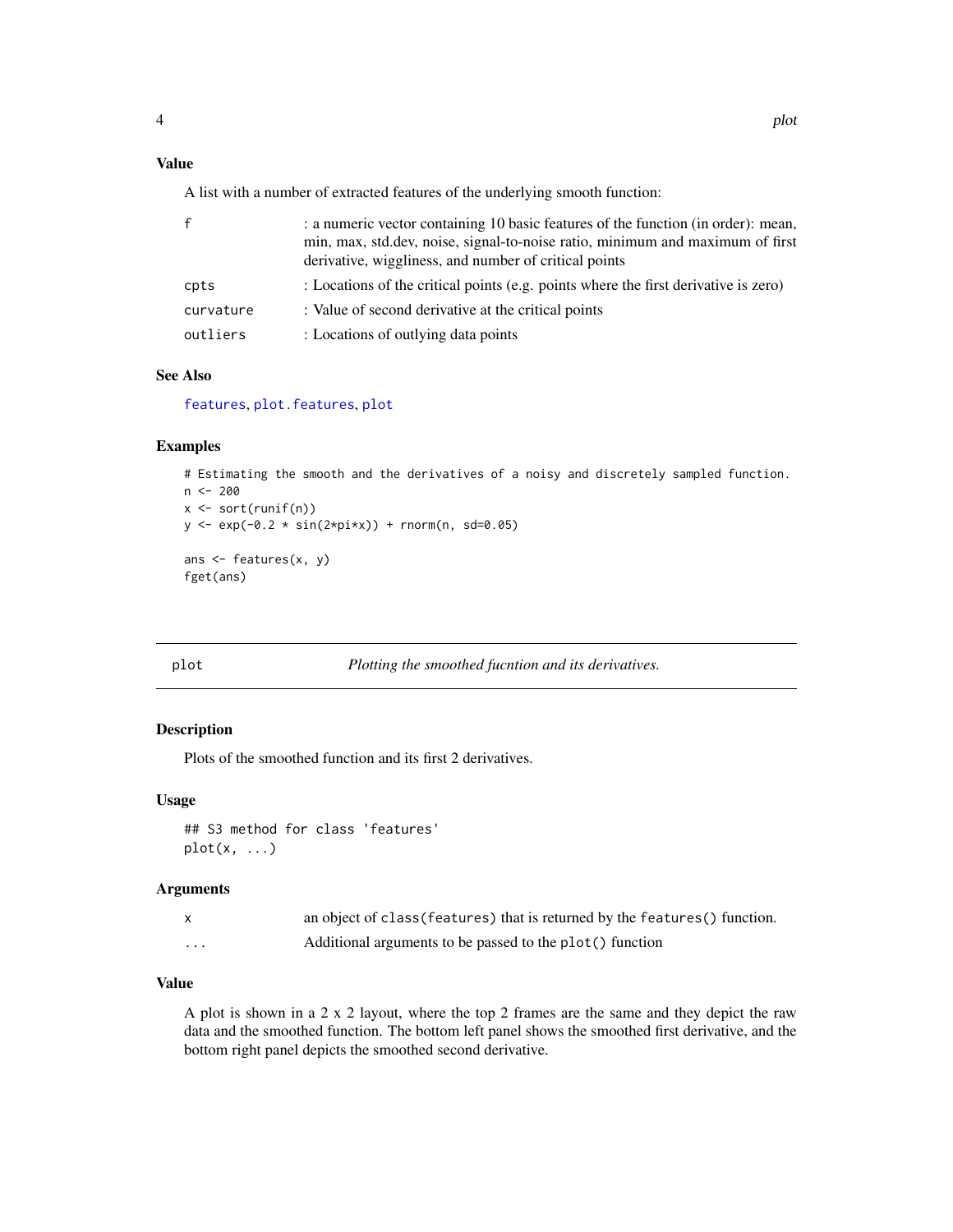plot 5

#### Examples

```
# Estimating the smooth and the derivatives of a noisy and discretely sampled function.
n <- 200
x <- sort(runif(n))
y \leq - \exp(-0.2 \times \sin(2 \times \pi) + \text{norm}(n, \text{ sd=0.05})ans <- features(x, y)
plot(ans)
ans.sm <- features(x, y, smoother="smooth.spline")
plot(ans.sm)
```